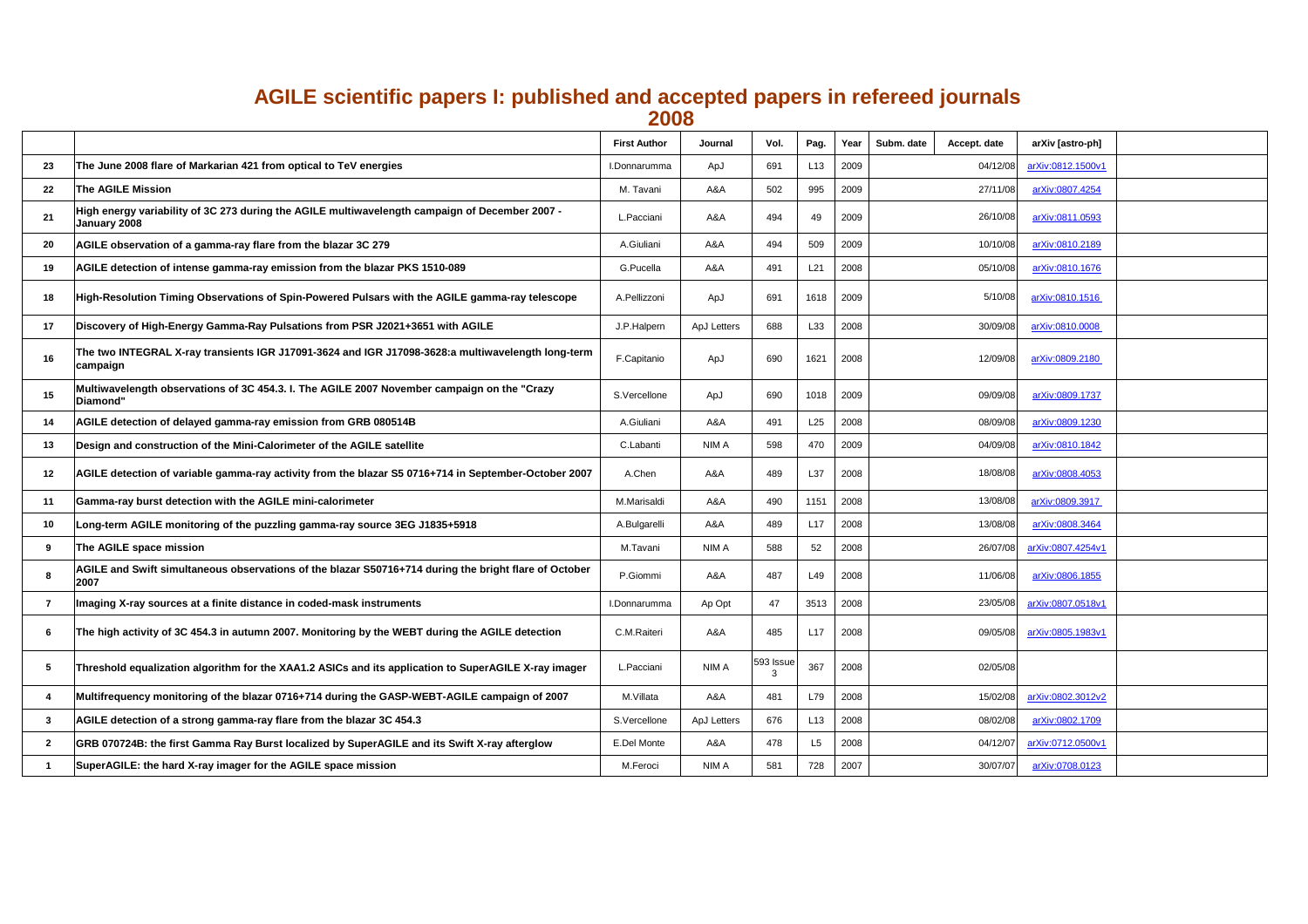## **AGILE scientific papers II: Conference Proceedings papers**

edings of the 4th nal Meeting on High amma-Ray Astronomy 1, 2008 Heidelberg, **Germany** 

gs of the 7th Integral op Sept. 8-11, 2008 en, Denmark online at p://pos.sissa.it

gs of the Workshop on 'ariability across the Electromagnetic Spectrum April 22- 25, 2008 Palaiseau, France online tp://pos.sissa.it

> gs of the Workshop on ariability across the netic Spectrum April 22 $a$ laiseau, France online  $\vert$ ttp://pos.sissa.it

> gs of the 5th Scineghe "Science with the new  $\left. \text{right energy gamma-ray} \right|_{\alpha}$ nts" June 18-20, 2007 teporzio, Rome

> gs of the 5th Scineghe "Science with the new  $\left. \text{right energy gamma-ray} \right|_{\text{max}}$ nts" June 18-20, 2007 teporzio, Rome

> gs of the 5th Scineghe "Science with the new  $\left. \right.$ nigh energy gamma-ray $\left. \right|$ nts" June 18-20, 2007 teporzio, Rome

> gs of the 5th Scineghe Science with the new  $\left. \right.$ nigh energy gamma-ray $\left. \right|$ nts" June 18-20, 2007 teporzio, Rome

|    |                                                                                                             | <b>First Author</b>  | Journal                           | Vol. | Pag. | Year | Subm. date | <b>Accept. date</b> | arXiv [astro-ph]       |                                                                                |
|----|-------------------------------------------------------------------------------------------------------------|----------------------|-----------------------------------|------|------|------|------------|---------------------|------------------------|--------------------------------------------------------------------------------|
| 10 | Observations of Spin-Powered Pulsars with the AGILE gamma-ray telescope                                     | A.Pellizzoni         | AIP Conf. Ser.                    | 1085 | 207  | 2008 |            | 24/12/08            |                        | Procee<br>Internatior<br><b>Energy Gar</b><br><b>July 7-11</b>                 |
| 9  | Joint INTEGRAL and AGILE observations of FSRQs                                                              | I.Donnarumma         | <b>POS</b>                        |      | 60   | 2008 |            | 11/09/08            |                        | Proceeding<br>Worksho<br>Copehhage<br>http                                     |
| 8  | AGILE detection of variable gamma-ray activity from the blazar S5 0716+714 during September-October<br>2007 | F.D'Ammando          | <b>POS</b>                        |      | 33   | 2008 |            | 27/08/08            | arXiv:0808.3673        | <b>Proceeding:</b><br><b>Blazar Va</b><br>Electromagn<br>25, 2008 Pa<br>at htt |
|    | AGILE Observation of Gamma Ray Variability of 3C 273 with AGILE during the MWL campaign of Dec<br>2007      | L. Pacciani          | <b>POS</b>                        |      | 54   | 2008 |            | 25/04/08            |                        | <b>Proceeding</b><br><b>Blazar Va</b><br>Electromagn<br>25, 2008 Pa<br>at htt  |
| 6  | The mini-calorimeter of the AGILE satellite                                                                 | M.Marisaldi          | Frascati<br><b>Physics Series</b> | 45   | 209  | 2007 |            | 04/12/07            | arXiv:0712.1548        | Proceeding<br>Workshop "<br>generation hi<br>experiment<br>Mont                |
| 5  | The localization of gamma-ray burst by SuperAGILE on board AGILE                                            | <b>E.Del Monte</b>   | Frascati<br><b>Physics Series</b> | 45   | 201  | 2007 |            | 04/12/07            | arXiv:0712.1548        | Proceeding<br>Workshop "<br>generation hi<br>experiment<br>Mont                |
|    | SuperAGILE: two months in orbit                                                                             | M.Feroci             | Frascati<br><b>Physics Series</b> | 45   | 31   | 2007 |            | 04/12/07            | <u>arXiv:0712.1548</u> | Proceeding<br>Workshop "<br>generation hi<br>experiment<br>Mont                |
| 3  | <b>The AGILE Silicon Tracker</b>                                                                            | <b>G.Barbiellini</b> | Frascati<br><b>Physics Series</b> | 45   | 25   | 2007 |            | 04/12/07            | arXiv:0712.1548        | Proceeding<br>Workshop "<br>generation hi<br>experiment<br>Mont                |